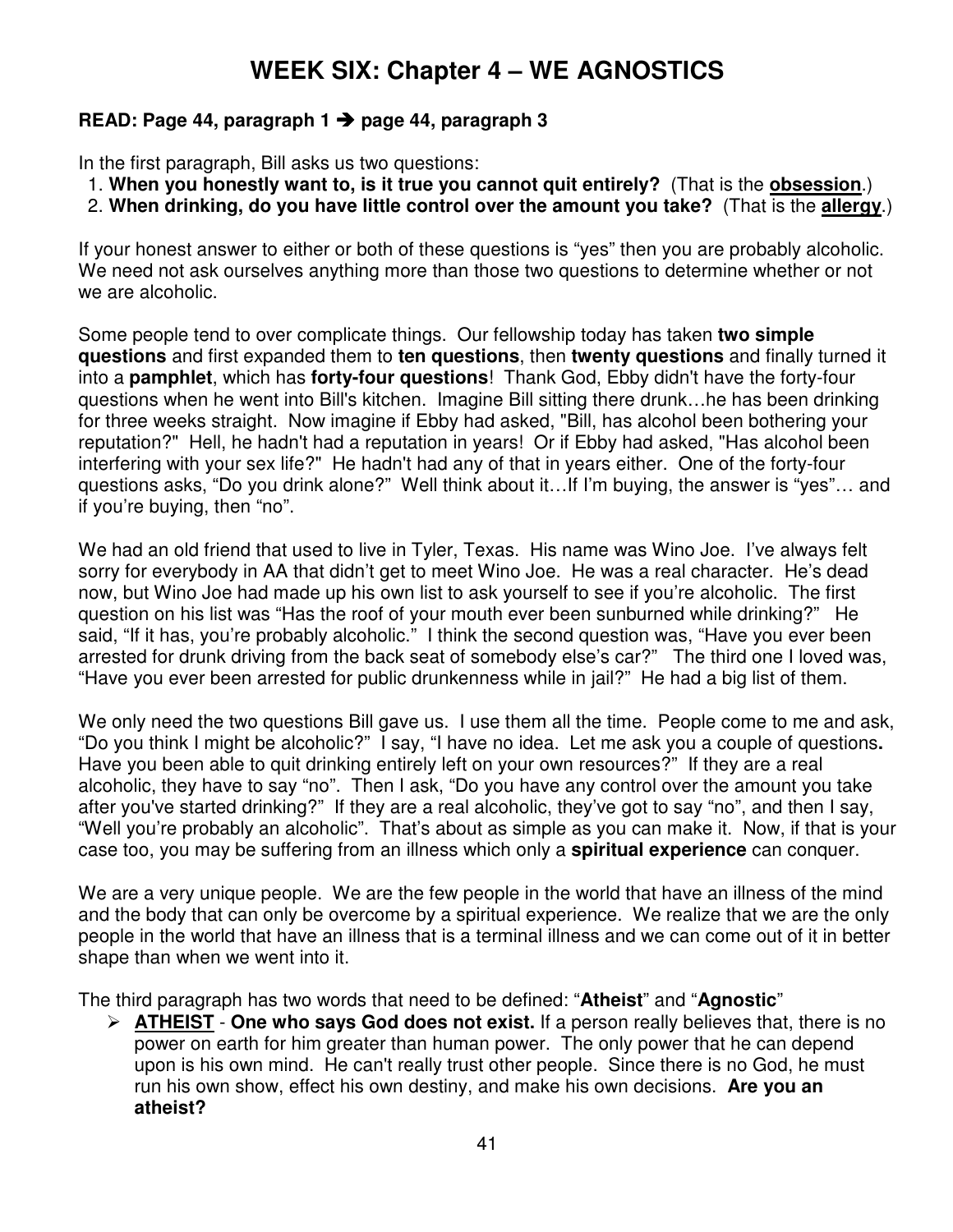**EXAGIOSTIC** - One who believes God exists, but because you cannot prove it, he acts **as though God does not exist.** He runs his own show, effects his own decisions, stands on his own two feet, and rules his destiny. In other words, he acts exactly like the atheist does, yet he believes that God exists. **Are you an agnostic?** 

For either case, **atheist** or **agnostic**, we are going to have to find some way to have this **spiritual experience**, and to use this Power greater than human power. For many of us that seems to be an impossible task. Let's see how we make that transition: "How do I get from that state to the state of being a true Believer?" A true believer is one who believes in God and acts as if he does: He doesn't stand on his own two feet, doesn't run his own show, and doesn't rule his own destiny. He turns to God for help and gets the guidance and the strength and the Power he needs. He believes that God does exist. Even the atheist will admit that there is such a thing as evolution and if evolution isn't evidence of some Power greater than human power, I don't know what is. I think most of us are agnostics when we get to A.A. We believe in God, but we don't turn to God for help and direction. We run our own show. And we get the same results as the atheist.

# **READ: Page 44, paragraph 4 page 45, paragraph 2**

I've never met an alcoholic yet who didn't have a **code of morals** or a **philosophy for life**. We know what we should do and we know what we shouldn't do. We know how we should live and we know how we shouldn't live. But our problem is **because of our alcoholism, we are unable to live up to those codes, those philosophies and those morals**.

**"Lack of power that was our dilemma."** You know if we weren't powerless we wouldn't be here would we? It goes on to say **"Its main objective is to enable you to find a Power greater than yourself which will solve your problem."** It doesn't say which will help **you** solve it. It says the main objective is to enable you to find the Power greater than yourself and then **that Power will solve the problem**. Interestingly enough, from this point on we are through talking about alcohol. From page 45 on, we will talk about one thing and one thing only. **How we can find this Power?**  And if we can find the **Power**, then **the Power will solve the problem**. We know that for every one of us the main problem is a lack of Power. We were driven here under the lash of alcoholism. We came here because **we are powerless over alcohol**. If we're powerless, **we lack the power**, and **then the obvious answer is Power**, and **the question is, whether you're atheist or agnostic or not, how do you find the Power?** Surely we're not true believers because if we were, we would have had the Power before we came to A.A. However, we can get this Power and apply it in our lives in order to overcome our disease. Now, **if we're atheist or agnostic, maybe we can change to a true believer and find that Power and then that Power will solve our problem.** The rest of the chapter is devoted to how do you find that Power. The whole rest of the book is devoted to that one subject. It is a very simple procedure and it starts over on page 47.

# **READ: Page 45, paragraph 3 page 47, paragraph 2**

**So the wonderfully effective spiritual structure we're building is the spiritual experience or the spiritual awakening.** The **foundation** of that structure was **Step One**, which is **willingness**. Bill also tells us the **cornerstone** of that structure is **Step Two**; **believing**. Bill tells us that the cornerstone is to believe or to be willing to believe that there is Power greater that human power. This is the beginning. Bill calls this the "cornerstone". Remember, when we took Step One that was **willingness** to change. Once you see that you're powerless over alcohol and your life has become unmanageable and that this isn't going to work, then you become willing to change.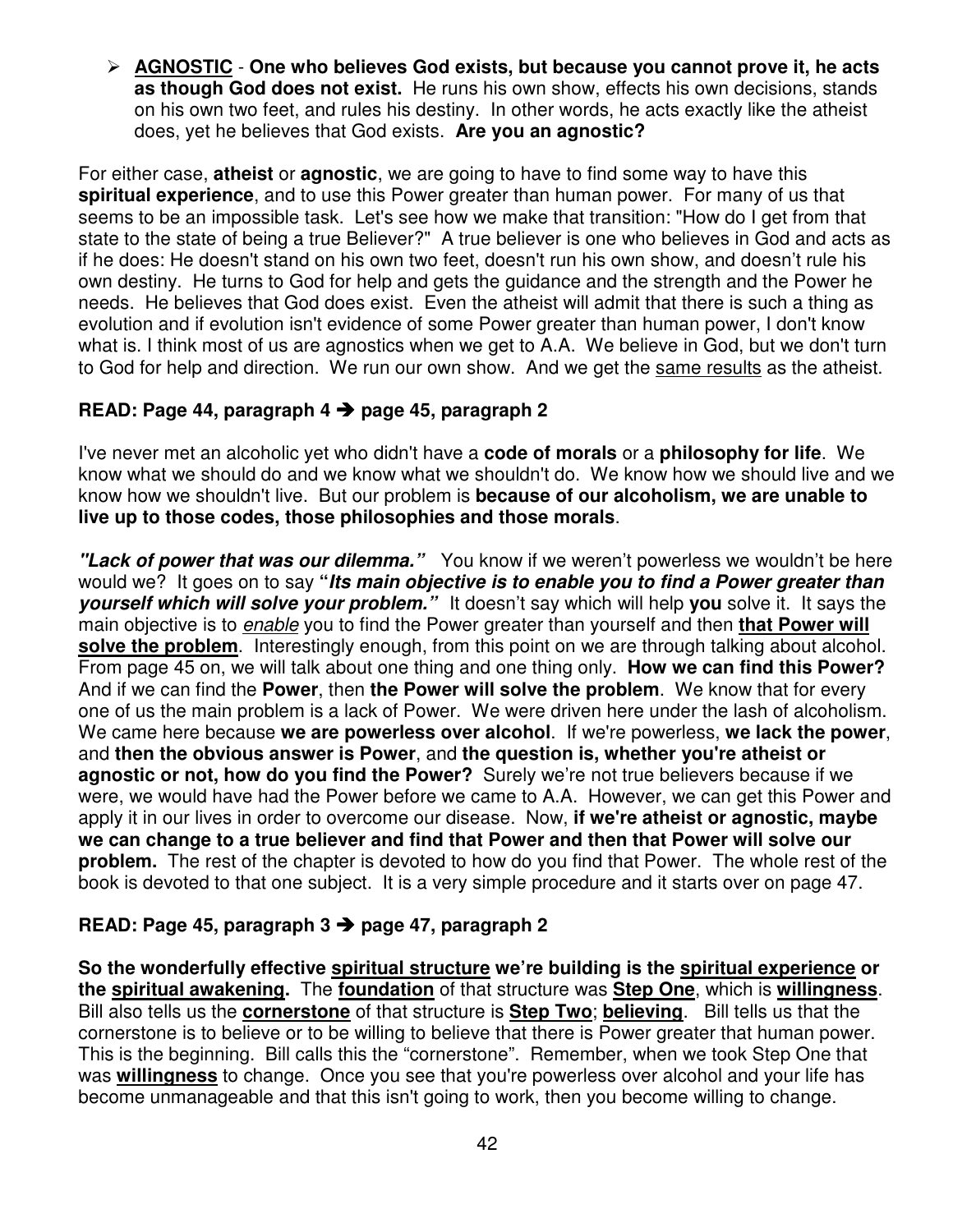That's the "foundation". Once the foundation is laid, on that foundation we lay a cornerstone. After you become willing to change, then you have to believe you can change. Step Two is the "cornerstone". All we have to do to start off in this program is to **believe** or **become willing to believe**. So we have two parts of the wonderfully effective spiritual structure in place if we can say "yes, we believe" or "yes, we are willing to believe". Notice the asterisk at the bottom of the page. Please be sure to read Appendix II about the "Spiritual Experience". This is the third time we have been referred to Appendix II Spiritual Experience; the wonderfully effective **spiritual structure** is this vital **spiritual experience**. We are going to see as we progress through the steps that we are building that spiritual experience, or that spiritual structure. We have already put two of the stones in place, so we are already building the structure as we are going through the book, chapter by chapter.

# **READ: Page 47, paragraph 3 page 48, top paragraph**

All you have to do to start out is to believe. **Believing** comes before you do something and **Faith**  comes after you believe and then take action. Today, how can you not believe that there must be some Power working within this fellowship of Alcoholics Anonymous? When you first come in here, you don't know that to be true, but you can believe it. And if you **stay** with us long enough and **work the program** and **have a spiritual experience**, then you'll know it; and that is **Faith**. But, **faith without works is dead**.

#### **READ: Page 48, paragraph 1 page 51, paragraph 1**

The reason we have everything we've got today is because it's been developed within the last century. Students of Ancient History tell us that the intellect of men in those days was equal to the best of today. I used to think we invented this stuff because we were smarter. But we really aren't. People who lived thousands of years ago were just as smart as we are today. Yet in ancient times, material progress was painfully slow. Very little of this stuff was developed years ago. Thousands of years ago, even 500 years ago, you were not allowed to believe differently. You couldn't believe anything different because of superstition, tradition, and fixed ideas. These kept you from believing differently and you couldn't change anything. It's only in the last 100 years that our minds have been freed in the realm of the material to believe differently. The reason we went to the moon is because somebody believed we could do that. This is the same reason why we have microwaves, cars, and television.

I think the story of Columbus is one of the greatest examples of what you can do when you are willing to change your belief. Some 500 years ago most of what they called the "civilized world" was situated around the shores of the Mediterranean Sea and the western shores of Europe. They had found a place called the East Indies. In the East Indies you could get gold, silk, and spices; lots of goody goodies. But it took literally years get to the East Indies. They were trying to find a new trade route to the East Indies. Somebody asked "Is there any possibility that we can sail a ship there?" The answer was, "No dummy! Don't you know you can only sail as far as the northeast end of the Mediterranean Sea, and then you have to go by land?" Camelback, horseback, foot-back, however they traveled…that trip took years complete. "Well what would happen if we sailed in the other direction?" And they said, "Well idiot, don't you know if you sail that way you're going to fall off the edge of the earth!" In those days everyone thought the world was flat and if you sailed out there too far to the west you would sail off the edge of the earth. I don't know why they believed that, but I assume it was because some people who sailed out there, didn't come back, and they just thought they had sailed off the edge. Wouldn't it be great if the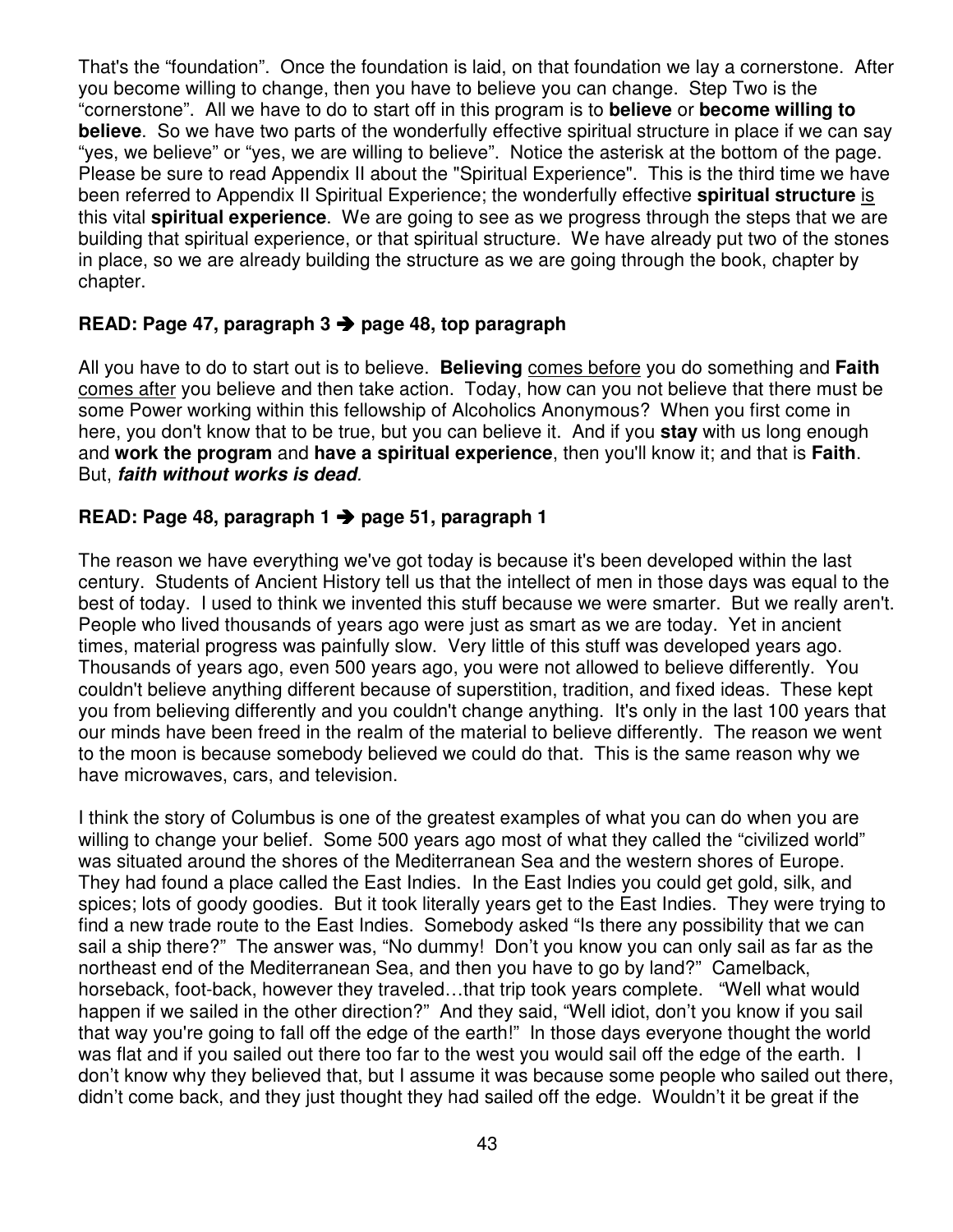world was flat? We could take all this environmental junk and trash out there and go push it overboard off the edge and be done with it!

Now here's Columbus, and we believe that Columbus had to be an alcoholic because if you're going to believe differently than the entire world and everybody in it and you're going to stand there and express that belief; you are going to have to be tougher than hell to do it! Many times if you express a belief different than what everybody else believes they would burn you at the stake or hang you from a tree, or cut your head off or something. But Columbus was tough enough and bullheaded enough to be able to stand there and say, "I believe that the world is round: I do not believe it's flat". Then he made one of the most drunken statements the world has ever heard, he said, "I believe we can get to the East by sailing west." Now if that isn't drunk thinking I don't know what is! Many of his mannerisms indicated Columbus was an alcoholic:

- > When he left he didn't know where he was going.
- > When he got there he didn't know where he was.
- > When he got back he didn't even know where he had been.
- > But what really made him an alcoholic was a woman financed the whole trip for him; twice!

Columbus followed a formula; a little formula that the world has always known and used: To change anything at all, there are certain things that have to take place.

**The first thing you have to do in order to change anything is to be willing to change**. Circumstances are what make us willing. Trying to find the new trade route to the East Indies is what made Columbus willing to change. **The second thing you have to do to change anything is to believe you can.** Columbus said, "I believe that the world is round, not flat, and I believe you can get to the East by sailing west." But his belief wasn't enough because he was still standing on the shore of the ocean the day he expressed that belief. Some days, weeks, months, years later he did **the third thing, he made a decision**. He said "By golly I'm going to go find out whether this thing is round or flat. Can you really get to the East by sailing west?" But his decision wasn't enough either, because he was still standing on the shore of the ocean the day he made that decision. Some days, weeks, months, years later he did **the fourth thing you have to do, he started taking action**.

The first thing Columbus did is he went to the King of Portugal to get the money. But the King of Portugal being a very astute businessman said, "There's no way I'm going to let you have this money because you'll sail out there and sail right off the edge of this sucker and I'll lose it all". He didn't give up and then went to see the Queen of Spain. Columbus sweet-talked her and promised that he would bring back gold, silk, spices, and the 'goody goodies' of life. She gave him the money. He bought three ships, hired crew members and loaded those ships with provisions for the trip. Then they set sail and began to go east by sailing west…sailing west, day, after day, after day. Now we don't know for sure, but we have a suspicion that on that first trip he hired a special sailor and put him on the bow of the lead ship at night with a lantern and whispered in his ear, "I believe this thing is round, but if you see the edge of this damn thing you holler so we can get turned around in time!"

Now, after sailing due west for several days, they got results. They found land on the other side, which was the result of the action that they had taken. Columbus thought it was the East Indies. It wasn't; it was the West Indies, but he had proven to himself that the world is not flat, it is round, and you won't sail off the edge of it. He turned around and went back to Europe, right back to the Queen of Spain, and she asked, "Columbus, where's the gold, silk and spices you promised you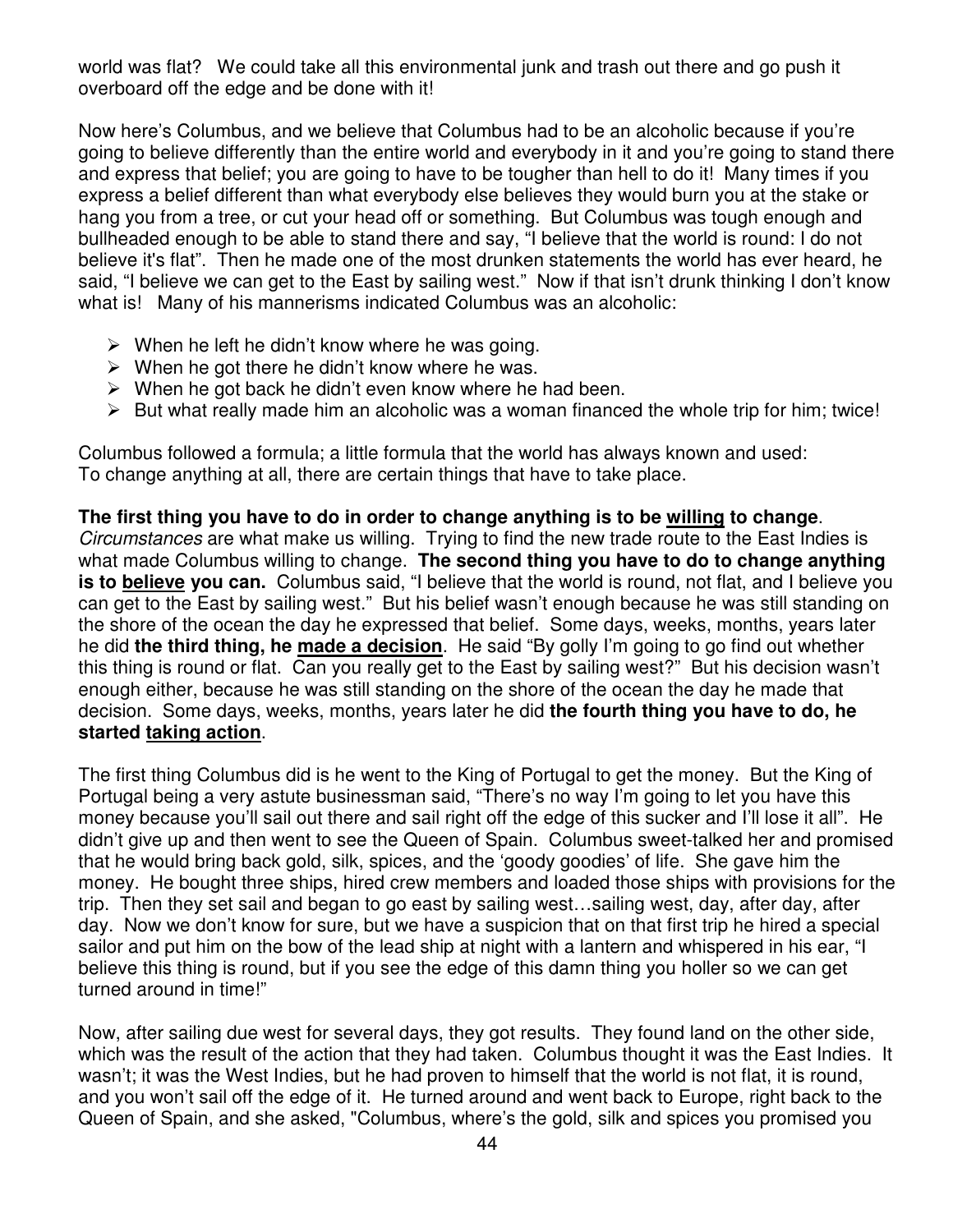would bring me?" He said, "Sweetheart I'm sorry but I didn't find any. Tell you what I'll do; if you will refinance me I'll go back. Trust me honey. Please? This time I'll find it!" She re-financed him and he got some more ships, more provisions, more crew members and began to go east by sailing west with one big difference; the second trip he didn't hire the lookout and put him on the bow of the lead ship at night. **This time he went back on faith; he went back on knowledge. The first time he went on belief.** 

**You can't start with faith.** The only things you can do are:

- **start with belief (Step Two)**
- **make the decision (Step Three)**
- $\triangleright$  take the action **(Steps Four through Eleven)**
- **get the results and then you will have faith**

I would love to sit here and tell you today that the Twelve Steps of Alcoholics Anonymous are brand new and that the world has never seen anything like them before, but if I did, I would be telling you a lie. Because the Twelve Steps are based on the same identical formula that Columbus and any other human being has ever used to change anything.

**The first thing we have to do in order to recover from alcoholism is to be willing to change, a**nd that's what **Step One** gives us; the **willingness**. As soon as we can see that what we are doing is no longer going to work, then we become willing to change. The second thing we have to do is to **believe we can;** that's **Step Two.** But that belief will do us no good unless we **make a decision about it;** that's **Step Three**. However, that decision will do us no good unless we **take the action**, and those are **Steps Four, Five, Six, Seven, Eight, Nine, Ten, and Eleven.** The result of the actions are that **we too will get results**, just as it says in the first part of Step Twelve; "Having had a spiritual awakening**, as the result of these steps..." we now have faith. We now have knowledge. We no longer just believe**.

You see, I don't just believe that God will restore me to sanity; having worked the Steps, I know He will, because He has done so (first part of Step Twelve).

Those of us who have been restored to sanity and now have faith; can now help:

- The next newcomer come to **believe** (Step Two)
- > They can make a **decision** (Step Three)
- > We take them by the hand and walk with them through the **action steps** (Steps Four through Eleven)
- > Then they will get results, have a spiritual awakening, and they will know (first part of Step Twelve)
- > Then they can go help the next newcomer come to **believe** (second part of Step Twelve)

There is only one thing we can't do for the newcomer: **We cannot make them willing** (Step One). That's a job they have to work on themselves.

# **How does an alcoholic become willing to change?**

Very simple…drink lots of alcohol! I hear people come to AA and they say "I've been working on Step One for three years in AA" and I say, "No you haven't!" **You don't work on Step One (willingness) in AA. You work on Step One out there… and when you have drunk enough, when you just can't stand it any longer, then you become willing to change.** Then we can begin to help you by helping you come to believe, decide, act, and have a spiritual awakening.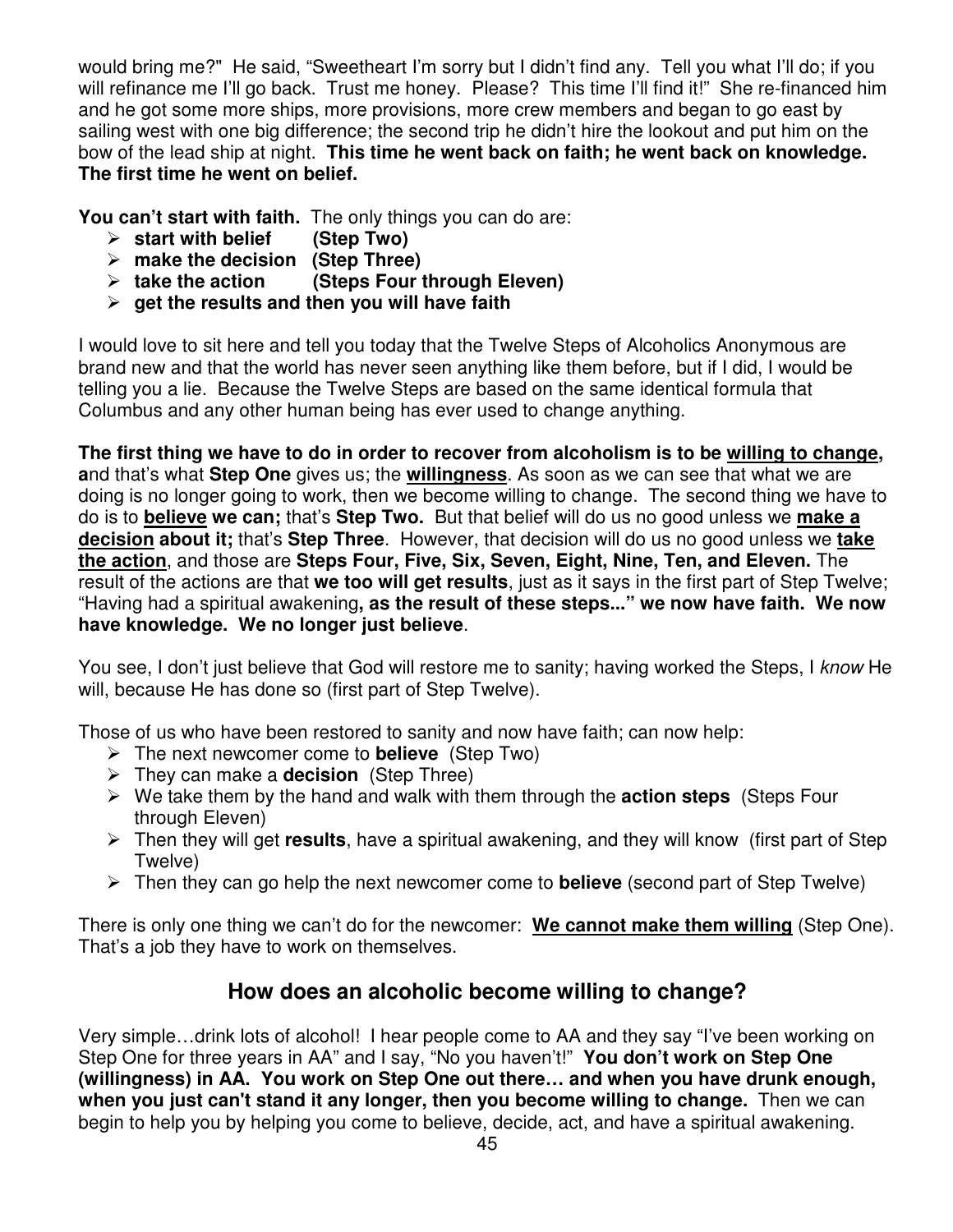It's the same formula that the world has always used to change the status of anything. Now if,

- **I know I need the Power**
- **I know the beginning of the finding of the Power is just to believe**
- **I know the procedure (formula) to follow to find the Power**

# **I only need to know one more thing: Where am I going to find that Power?**

# **READ: Page 51, paragraph 2 page 55, Top of page**

Again, we see another illustration of the **power of believing** and how this **power is used**. There are other illustrations throughout the book. Bill talks about electricity. Electricity is a power greater than us. We can harness it. We know how to generate electricity, but we don't know that much about it. They say it's a force of undetermined origin. We don't really know where electricity comes from or where it begins. **I think this is like the Power we receive from God**. Like great powers and all the powers in our universe, we don't know where they exist. But, we don't have to know about them to use them. Bill talks about the Wright brothers. How can a bicycle mechanic **believe** he can build an airplane? But they did believe. The Wright brothers went out and they believed, and they made a decision, and they took the thing out and a lot of times they crashed, but **they didn't stop**. If you fail, if you believe and you make a decision and you fail, it's real simple: All you have to do is change what you believe. **Change** your decision and you'll finally get it right. And that's what they did and finally they got the thing to fly.

We are the only ones that can allow limitations in our lives. **Whatever we believe, we become**. So be careful if you believe some bad stuff. You had better watch it because it's going to be a part of your life. If we want to **change bad beliefs to good beliefs**, we will have to **change our minds** and begin **to believe differently**. This is what we read in the **"Spiritual Experience"** on page 567.

I think this little story about the Wright brothers was put in here to show us, that most of us were Agnostics. Since most of us believed in God, but couldn't prove it we had to take a chance. That little story shows us that proof is not always right. I found in my life that any Power greater than human power can't really be proven one way or another. Only **the results of our actions will prove it**. God is the same way: I don't have to understand God and you don't have to prove it to me to be able to find the Power. Now, if **I know I need the Power**, **I know the beginning is the belief**, and if **I know the formula** to find it, the only thing left I have to know is where that power is. My book is complete - it gives me everything I need to have. On page 55, it tells me where to find that **Power**.

# **READ: Page 55 paragraph 1 page 57, to the end of Chapter 4**

I think The Big Book is telling me that **God dwells within me**. I think today that every man, woman, and child on the face of the earth has some form of knowledge inside themselves, and that form of knowledge seems to be able to tell us what we should do and what we should not do. It seems to be able to tell us the difference between right and wrong. It seems to be able to tell us how we should and should not live. What most of us have done in our chase for money, power, prestige and sex, is we have disregarded that knowledge, pushed it inside ourselves and obscured it.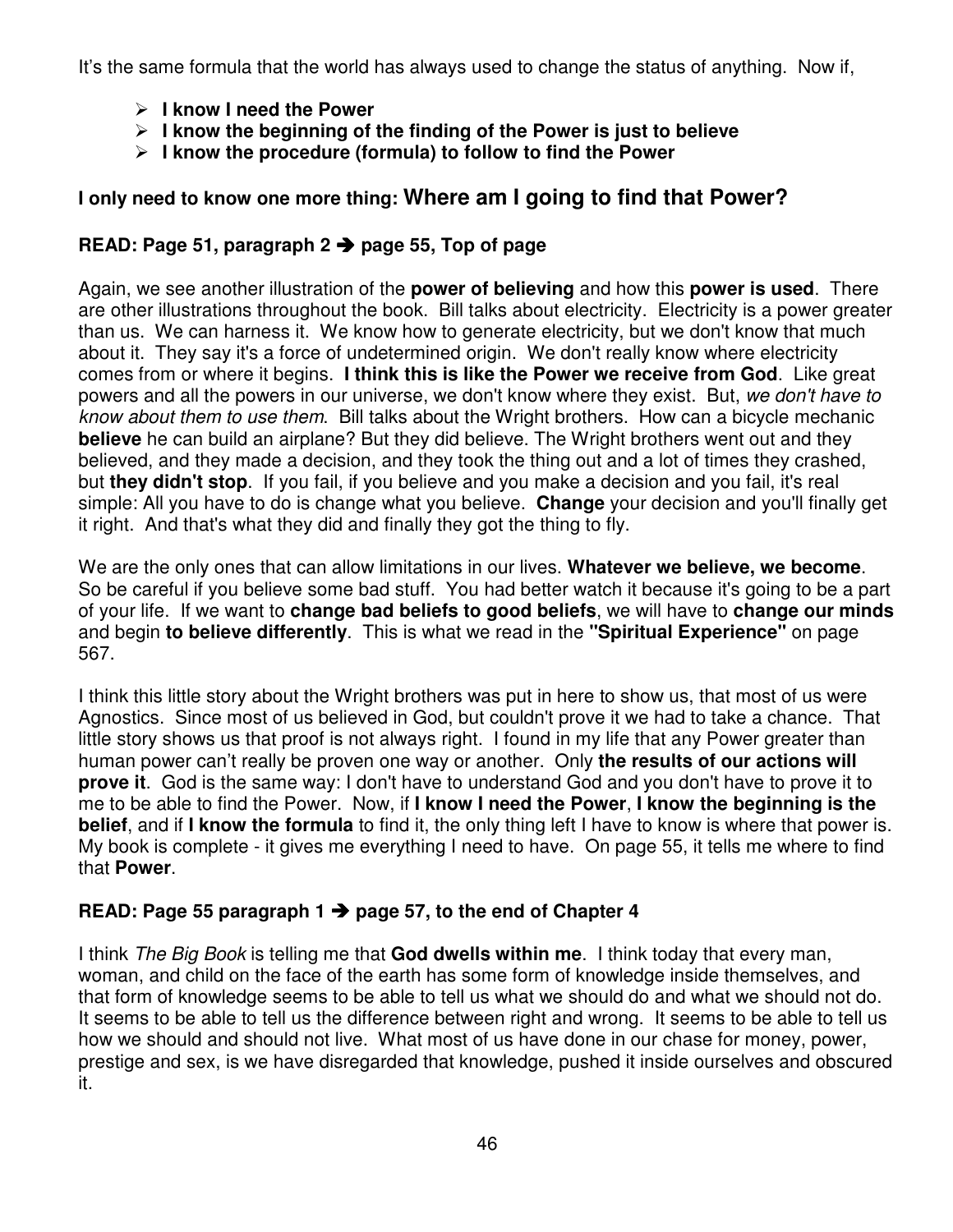But now, we begin to operate on a **conscious knowledge of the mind to satisfy our wants, needs, and desires**. I think some people want to call that knowledge "common sense." Others might want to refer to it as a conscience and surely some would call it the soul. Still others call it innate intelligence. I don't really feel it makes much difference what we call it as long as we recognize the fact that it is there. I've had evidence of this in my life and you have too. Sometimes I was getting ready to do something and some voice from somewhere would say to me, "I don't think you ought to do that", and I wouldn't pay any attention to it. I'd go right ahead and do it. And I'd just get into a hell-of-a shape. And then that same voice would say, "See, I told you not to do it." It's been a part of me all my life.

Remember, in the Appendix II it talked about tapping into an unsuspected inner resource of strength that we might want to identify with a Power greater than ourselves or God as we understand Him. If God dwells within me, and I believe He does, then **He dwells within you**. It also means we can have a personal God. I don't have to worry anymore whether it's hellfire, damnation or brimstone. If He dwells within me, then He's my own personal God. This has given me **a completely new concept of God, as I understand Him**. It has changed my understanding of God from hellfire and brimstone to an entirely different kind of God. It has given me a simple little procedure that if I will follow it, I will be able to find that Power and I don't have to know anything - all I have to do is believe, and decide, and act. Then I'll get results. Then I can go back and help the next person "come to believe". I don't believe we could make our decision without this chapter. Most spiritual things you read will try to prove God to you. This chapter doesn't do that. It gives you a procedure that if you will follow it, God will prove Himself as the results of what you get from following this procedure.

This is some of the greatest information I have ever learned:

- **I can have my own personal God**
- **He dwells within me**
- **My knowledge comes from and through Him**
- **I will be able to find that Power!**

**Am I ready to make a decision?** You bet! When He was the God of justice, when He was hellfire and brimstone, I wasn't ready to make that decision. But throughout this chapter my concept of God has changed entirely. I'm beginning to believe He just might be a kind and loving God, and just maybe He will start doing some good things for me, not hellfire and brimstone. Now I am ready to make a decision. I don't think it is by accident that the very next chapter is titled 'How It Works'. Now Bill sits down and he writes the chapter 'How it Works' which contains some of the best spiritual information the world has ever seen…a little formula…a set of proposals…

# **Bill called them, the Twelve Steps of Alcoholics Anonymous.**